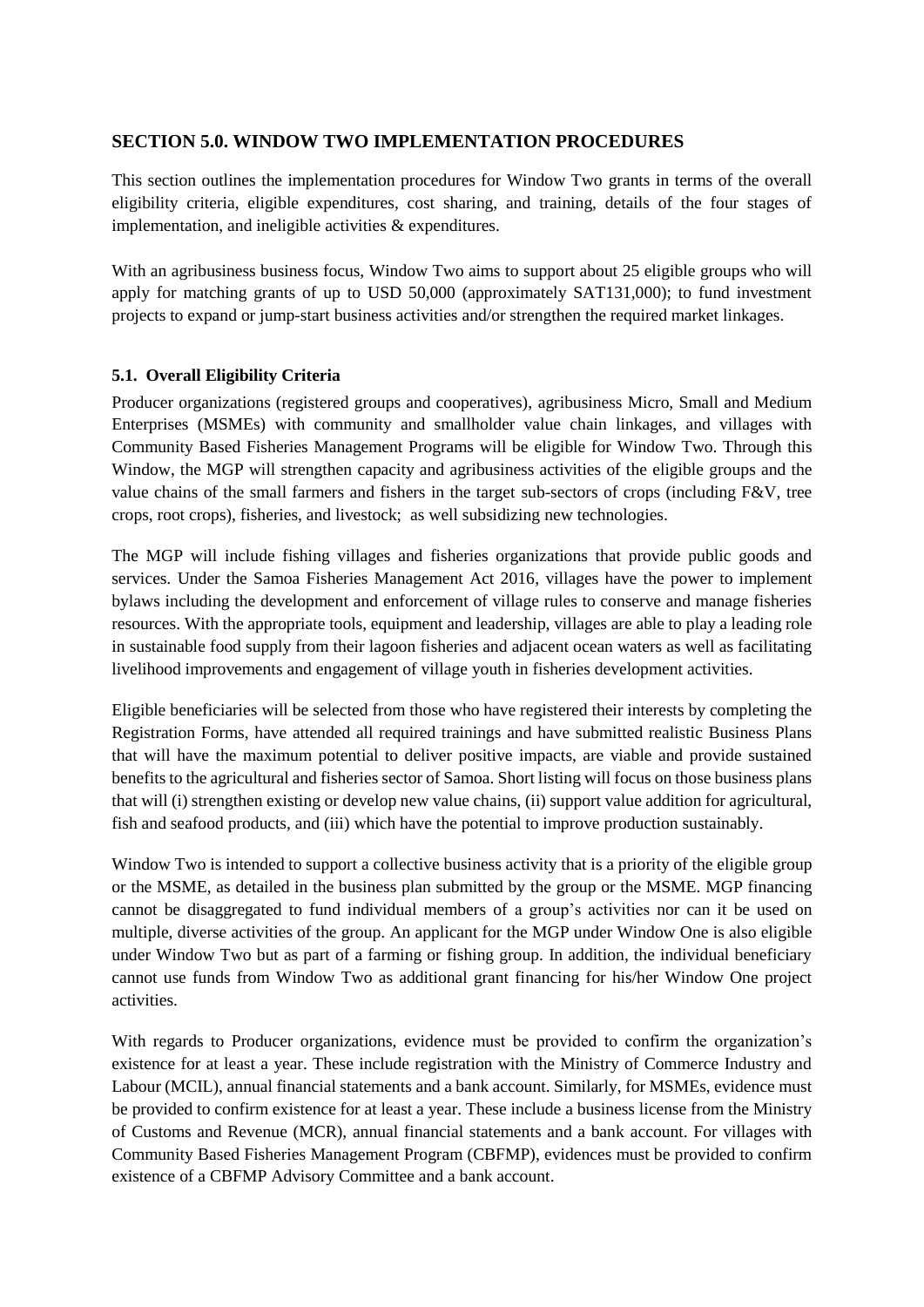In order to ensure that the proposed investment project truly has the interest and full support of the group, members of the executive committee/board must participate in the investment training program and sign up on any loans that are taken out to support the business plan. The executive body of Producer Groups and Village Based Fisheries Management Advisory Committees must sign the business plans on behalf of their respective farming/fishing groups. For MSMEs, the owner must sign the business plan. For the grant agreements, the President and Treasurer of such farming and fishing groups can sign on behalf of the group and the owner on behalf of the MSME. The types of beneficiaries targeted for Windows Two as explained above are summarized in table 7 below.

| <b>Type of Beneficiary Targeted</b>                                                                                                                                                                                                                                                                                                                                                                                                                                                                                              | <b>Examples</b>                                                                                                                                                                                                                                                                                                                                                                                                     |
|----------------------------------------------------------------------------------------------------------------------------------------------------------------------------------------------------------------------------------------------------------------------------------------------------------------------------------------------------------------------------------------------------------------------------------------------------------------------------------------------------------------------------------|---------------------------------------------------------------------------------------------------------------------------------------------------------------------------------------------------------------------------------------------------------------------------------------------------------------------------------------------------------------------------------------------------------------------|
| <b>Producer Organisations</b>                                                                                                                                                                                                                                                                                                                                                                                                                                                                                                    | 1) Tautai Samoa Association, Farmers Associations<br>2) Women in Business Development Incorporated<br>3) Samoa Women Association of Growers                                                                                                                                                                                                                                                                         |
| Micro Small Medium Enterprises (MSMEs) that<br>demonstrate contractual arrangements with<br>subsistence, semi-subsistence and semi-<br>fishers,<br>commercial farmers<br>and<br>or<br>entrepreneurs whose agribusiness activities<br>demonstrate significant value chain linkages<br>with community groups, producers or fisher<br>associations<br>Larger scale SME entrepreneurs<br>whose<br>agribusiness activities demonstrate significant<br>value chain linkages with community groups,<br>producers or fisher associations | 1) Small Scale Artisanal Fisheries Operators<br>2) Sole traders and family-oriented agribusinesses<br>3) Livestock multiplier farmers<br>MGP will follow the MSME definition by the MCIL: for<br>a micro business, the number of registered<br>employees is less than 5, for a small business, the<br>number of employees is between 5-9, for a medium<br>business, the number of employees is between 10 -<br>25.1 |
| <b>Villages with Community Based Fisheries</b><br>Management Programs (CBFMP) govern by<br><b>CBFMP Advisory Committees</b>                                                                                                                                                                                                                                                                                                                                                                                                      | 1) Savaia Village Fisheries Management Program<br>2) Vaisala Village Fisheries Management Program                                                                                                                                                                                                                                                                                                                   |

### **Table 7: Type of Beneficiary Targeted under Window Two**

### **5.2. Eligible Expenditures**

Expenditures that will be eligible for funding under Window Two grants are provided in the tables below with Table 8 highlighting the type of innovations targeted and Table 9 providing eligible expenditures by sub-category and expenditure type. The operating costs cannot exceed 30% of the total investment project costs.

<sup>-</sup> $<sup>1</sup>$  An MSME definition is in the process of being finalized by the MCIL, the interim definition above is added as a guide and will be updated</sup> when the policy is finalized.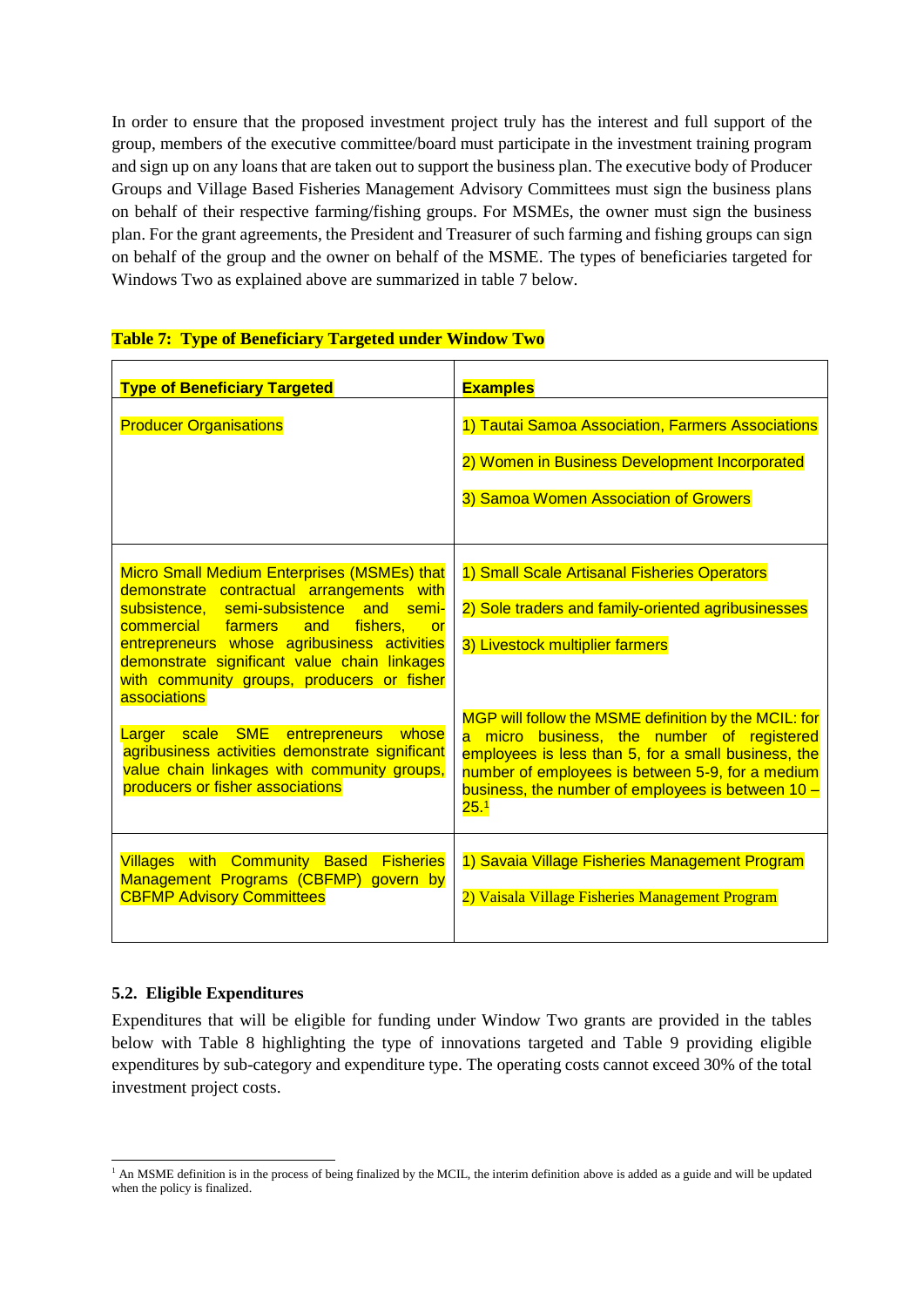| Objective per sub-category                   | <b>Expenditures</b>               | <b>Innovations</b>                        |
|----------------------------------------------|-----------------------------------|-------------------------------------------|
| To increase sales of livestock               | Pasture improvements and inputs   | Introduction of climate resilient         |
| produced for local markets <sup>2</sup>      | for start-up ventures             | feed crops and pasture banks              |
|                                              | Improved livestock and husbandry  |                                           |
|                                              | tools                             |                                           |
| To increase crop production for              | Small irrigation equipment        | Introduction of irrigation system         |
| local market $3$                             | Better quality inputs             | (Increased resilience)                    |
| To safely increase fisheries                 | Small alia                        | Improved fishing practices <sup>5</sup> , |
| production <sup>4</sup>                      | Fishing gear, engines             | reduced pressure on lagoon stocks         |
| To increase fish farm production             | Construction of pond culture      | Improved and diversified food             |
| for local markets                            | systems                           | production                                |
| To conserve and manage Village               | Small motorized boat              | Rapid and efficient monitoring of         |
| reserves                                     | VHF radios, search light          | lagoon reserves at night                  |
| To increase access to fish through           |                                   |                                           |
| near-shore Fish Aggregating                  |                                   |                                           |
| Devices) FADS.                               |                                   | Decreased lagoon fishing                  |
|                                              | <b>FAD</b> materials              | <b>Village Based Management</b>           |
| Enhance inshore fisheries                    | Small motorized boat              | Alternative Food supply                   |
| management through access to                 | Deployment of FAD                 | Youth engagement in responsible           |
| offshore pelagic nearshore FADs <sup>6</sup> |                                   | fisheries                                 |
| for fish production.                         |                                   |                                           |
|                                              |                                   |                                           |
|                                              |                                   |                                           |
| shore-based<br>Enhance                       |                                   |                                           |
| infrastructure that improves fish            | Shore-based infrastructure<br>and | Improved shore-based fish handing         |
| handling and phytosanitary as                | related<br>equipment<br>for       | and phytosanitary                         |
| well<br>landing<br>site<br>site<br>as        | phytosanitary and landing<br>site | Reduced risk loss of boats and            |
| improvements to reduce risks of              | improvements resilient to natural | equipment.                                |
| of<br>boats<br>related<br>loss<br>and        | disasters.                        | Improved resilience to natural            |
| equipment to natural disasters.              |                                   | disasters.                                |
|                                              |                                   |                                           |

**Table 8: Examples of Innovations for Consideration under Window Two**

Table 9 below identifies the types of eligible expenditures (capital and operational) for Window Two grants, in addition to the targeted innovations in Table 8 above.

### **Table 9: Eligible Expenditures for MGP Window Two**

| Sub-category                         | <b>Window Two</b>                                            |                                                 |  |
|--------------------------------------|--------------------------------------------------------------|-------------------------------------------------|--|
| <b>F&amp;V</b> (including high-value | <b>Capital Costs</b><br><b>Operating Costs (first cycle)</b> |                                                 |  |
| spices)                              | • Fruit and vegetable market setup/stall                     | • Planting material                             |  |
|                                      | • Improved farm access                                       | • Fertilizers and Agro-chemicals on the         |  |
|                                      | • Sales website                                              | <b>Approved Pesticides List</b>                 |  |
|                                      | • Marketing promotion materials                              | • Marketing costs (e.g. boxes, transport, etc.) |  |

 2 Indicators for objective will be determined upon completion of baseline analysis and in consultation with APHD

<sup>&</sup>lt;sup>3</sup> Indicators for objective will be determined upon completion of baseline analysis and in consultation with CD

<sup>4</sup> Indicators for objective will be determined upon completion of baseline analysis and in consultation with FD

<sup>&</sup>lt;sup>5</sup> Improved fishing practices includes practices that reduce the risk of accidents at sea including those linked to weather, mechanical failures, design and construction, fishing regulations and human behavior.

<sup>&</sup>lt;sup>6</sup> Village FAD's are anchored FADs that are installed in the nearshore waters close to the coastline. They are different from free floating FADs used by industrial fishing vessels offshore and are considered a valuable asset for subsistence fisheries for livelihood and food security. <http://www.fao.org/3/a-ar482e.pdf>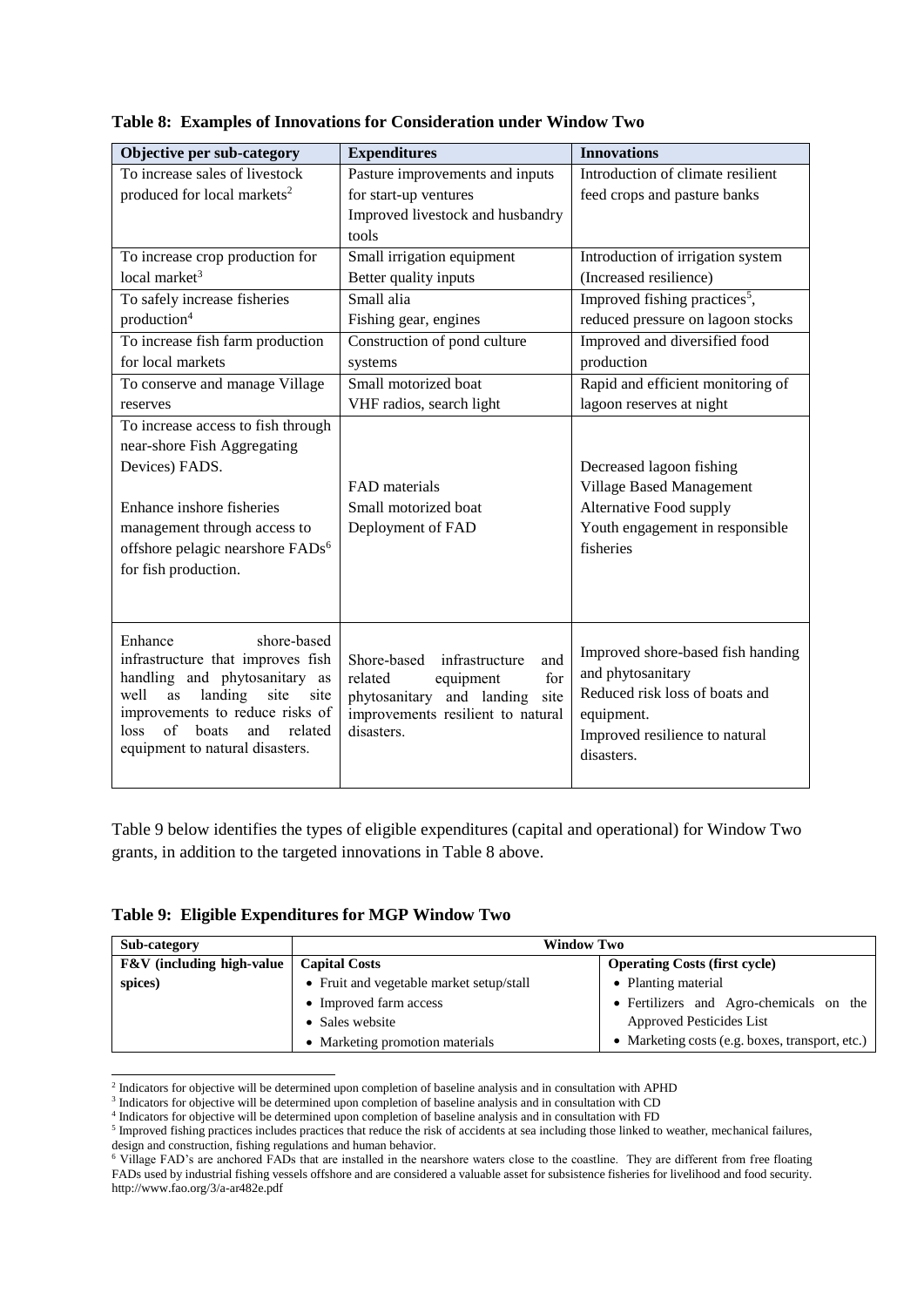|                            | • Packing house                                                   | • Soil medium (e.g. topsoil, river sand)   |
|----------------------------|-------------------------------------------------------------------|--------------------------------------------|
|                            | • Specialized training                                            |                                            |
|                            | • Storage facilities for Good Agricultural Practices              |                                            |
|                            | (GAPs)                                                            |                                            |
|                            | · Irrigation equipment, water harvesting/storage                  |                                            |
|                            | (water tanks and water pumps)                                     |                                            |
|                            | • Solar panel                                                     |                                            |
|                            | • Tractor (heavy duty)                                            |                                            |
|                            | • Crop shelter (e.g. poly-tunnels, shade cloth, etc.)             |                                            |
|                            | • Plant nurseries                                                 |                                            |
|                            | • Seed processors (open pollinated)                               |                                            |
|                            | • Transportation for market support e.g. cooler                   |                                            |
|                            | trucks, plantation vehicles.                                      |                                            |
|                            | • Trailers                                                        |                                            |
| Plantation Tree Crops &    | <b>Capital Costs</b>                                              | <b>Operating Costs for start-up</b>        |
| <b>Fruit Trees</b>         | • Water harvesting/storage                                        | • Marketing promotion materials            |
|                            | • Improved farm access                                            | • Packing, storage and cleaning materials  |
|                            | • Plant nursery                                                   | • Inspection/certification services        |
|                            | • Crop drying facilities                                          | • Fertilizers & Agro-chemicals on Approved |
|                            | · Farm produce aggregation facilities (local                      | <b>List of Pesticides</b>                  |
|                            | warehousing)                                                      | • Planting materials                       |
|                            | • Produce processing equipment                                    |                                            |
|                            | • Market warehouse facilities                                     |                                            |
|                            | • Sales website                                                   |                                            |
|                            | • Storage room                                                    |                                            |
|                            | • Food processing facilities                                      |                                            |
|                            | • Packhouse                                                       |                                            |
|                            | • Transportation for market support e.g. cooler                   |                                            |
|                            | trucks, plantation vehicles.                                      |                                            |
|                            | • Trailers                                                        |                                            |
| Root crops                 | <b>Capital Costs</b>                                              | <b>Operating Costs for start-up</b>        |
|                            | • Water harvesting/storage                                        | • Marketing promotion materials            |
|                            | • Improved farm access                                            | • Packing, storage and cleaning materials  |
|                            | • Plant nursery                                                   | • Inspection/certification services        |
|                            | • Crop drying facilities                                          | • Fertilizers & Agro-chemicals on Approved |
|                            | · Farm produce aggregation facilities (local                      | List of Pesticides                         |
|                            | warehousing)                                                      | • Planting materials                       |
|                            | • Produce processing equipment                                    |                                            |
|                            | • Market warehouse facilities                                     |                                            |
|                            | Sales website                                                     |                                            |
|                            | • Storage facilities                                              |                                            |
|                            | • Food processing facilities e.g. chip processors                 |                                            |
|                            | • Packhouses                                                      |                                            |
|                            |                                                                   |                                            |
|                            | · Transportation for market support e.g. cooler                   |                                            |
|                            | trucks, plantation vehicles.                                      |                                            |
|                            | • Trailers                                                        |                                            |
| <b>Livestock including</b> | <b>Capital Costs</b>                                              | <b>Operating Costs for start-up</b>        |
| Cattle,                    | • Waste management systems                                        | • Stockyard refurbishment                  |
| Sheep,                     | • Improved farm access                                            | • Fencing repairs                          |
| Piggery,                   | Meat processing equipment/butchery<br>٠                           | Incubator repairs<br>٠                     |
| Poultry,                   | • Fattening feedlot                                               | • Irrigation/water supply                  |
| <b>Honey production</b>    | • Herd/flock management software                                  | • Vet drugs                                |
| Dairy production           | • Vet crush/swinging gates and fencing material in                | · Cleaning material for SSU and meat       |
|                            | yards                                                             | processing units                           |
|                            | • Processing equipment for honey and other bee<br>hive production | • Marketing strategy and implementation    |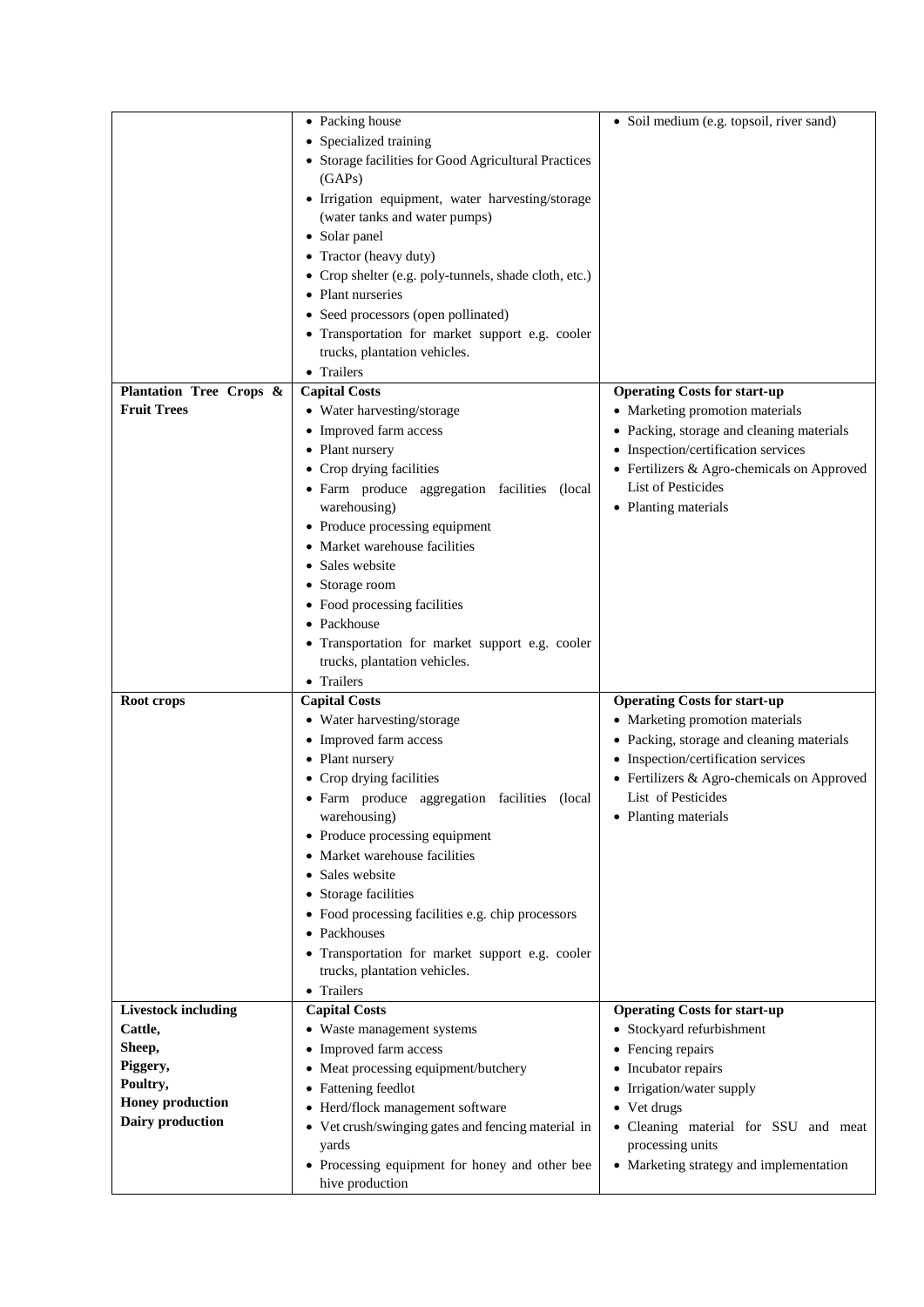|                    | • Marketing/branding capital                                                      | • Expert assistance/training        |
|--------------------|-----------------------------------------------------------------------------------|-------------------------------------|
|                    | • Storage facilities for GAPs                                                     | • Safety gear                       |
|                    | • Trailers                                                                        |                                     |
|                    | • Honey processing equipment $&$ tools                                            |                                     |
| <b>Fisheries</b>   | <b>Capital Costs</b>                                                              | <b>Operating Costs for start-up</b> |
| <b>Aquaculture</b> | $\bullet$ Alia                                                                    | • Fish pond stocking and feed       |
|                    | • Approved fish finding electronics, fishing gears                                | • Pond repairs                      |
|                    | and fishing systems                                                               | • Feed production                   |
|                    | $\bullet$ FADs                                                                    | • Fish transport containers         |
|                    | • Ice machines                                                                    |                                     |
|                    | • Setting up a mechanic shop                                                      |                                     |
|                    | • Small fish markets                                                              |                                     |
|                    | • Compliant value-added processing equipment                                      |                                     |
|                    | (e.g. smokers, dryers)                                                            |                                     |
|                    | • Approved mobile (trailerable) fish sales trailer<br>with improved phytosanitary |                                     |
|                    | • MSC/Surveillance gear or eco-tourism boats                                      |                                     |
|                    | (kayaks)                                                                          |                                     |
|                    | • Signage or materials for community eco-tourism                                  |                                     |
|                    | • Reserve markers                                                                 |                                     |
|                    | • Radios (2-way communication)                                                    |                                     |
|                    | • Portable cold storage ice boxes                                                 |                                     |
|                    | • Water pumps                                                                     |                                     |
|                    | • Agriculture harvesting nets                                                     |                                     |
|                    | • Live fish sales, set up and materials                                           |                                     |
|                    | • New ponds construction                                                          |                                     |

# **5.3. Cost Sharing**

For Windows Two, the MGP will provide matching grants that will cover 50% of the eligible investment project costs as outlined in the business plan. The other 50% will be provided by the eligible beneficiary as contribution which will include at least 30% cash and maximum 20% in-kind. The cash contribution of 30% can be sourced from beneficiary savings (evidence by a bank statement) or/and a bank loan.

In addition, cash contribution can be in any form of savings (cash) which the beneficiary will contribute towards the project; including the value of short-term assets (e.g. value of crops or livestock which can be sold to contribute towards the project as cash), operational expenses that will be incurred or fixed assets that will be purchased after approval of the business plan<sup>7</sup>. The operating costs cannot exceed 30% of the total investment project costs.

In this context and based on consultations with farmers and fishers, in-kind contribution is defined as assets which the beneficiary can contribute to the project during the lifetime of the project (for purposes of cost estimates, this time frame will be dependent on the project sub-category) or in the form of personal or family labor (refer to section 4.3 for details).

### **5.4. Training**

-

Training of eligible beneficiaries under Window Two is a critical part of the MGP process, as it is a prerequisite for successful development of business plans for approval of funding. The training under Window Two are the same training under Window One for individual farmers and fishers. However, it is noted that some producer groups may already be well aware of the process of putting together a

<sup>7</sup> Refer to MAF Farm management manual for values of cash and in-kind contribution.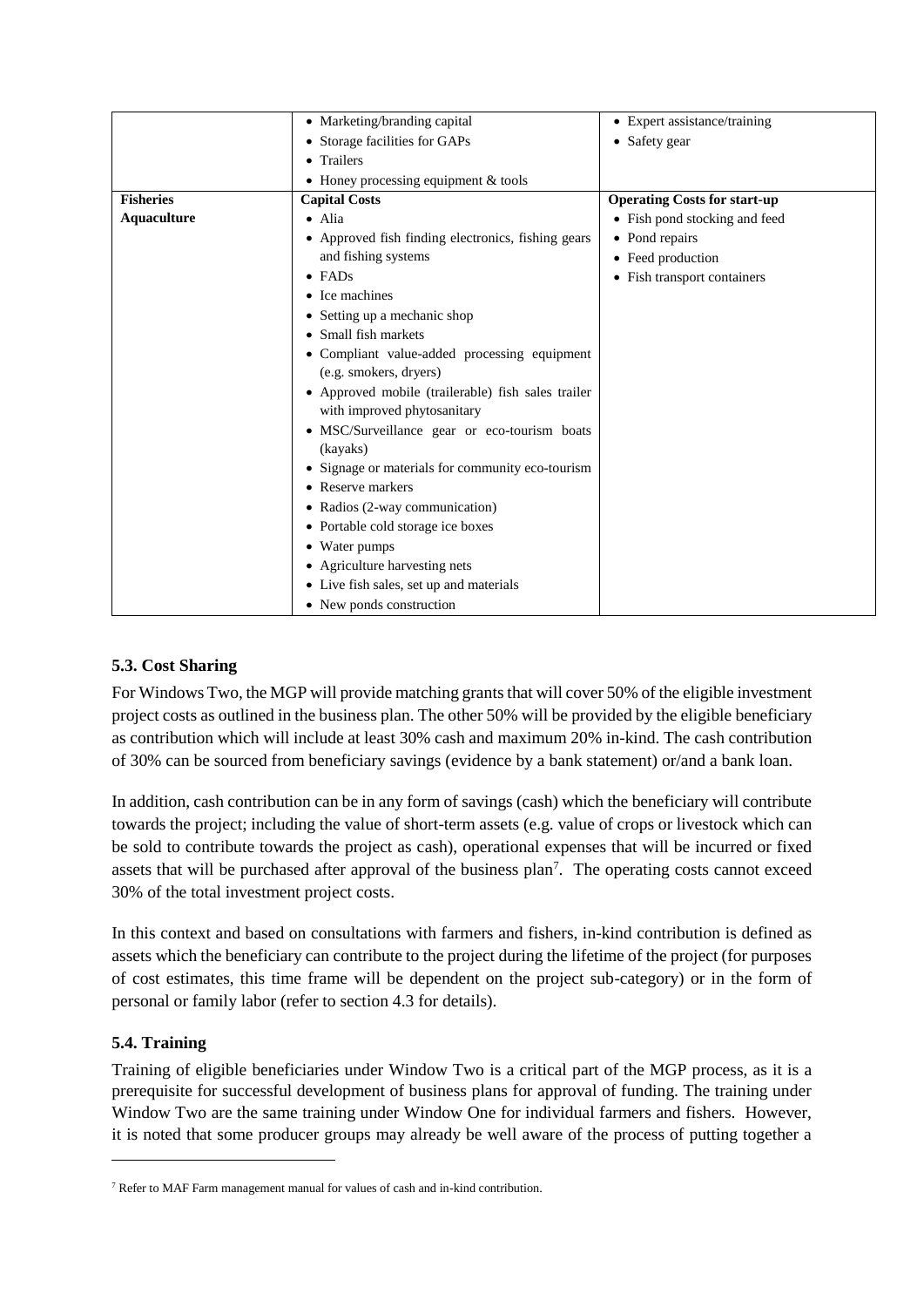business plan as well as financial literacy and loan applications. Therefore, some of these proposed trainings will only be provided when required by the producer groups, although attendance is encouraged as a refresher.

To minimize the risks of accidents at sea accidents at sea, the provision of safety equipment and the provision of training in its safe use, operation and its maintenance will be provided by the project before making the grant award. The grantees will not be required to include the safety equipment in their business plans. The equipment is procured outside of the grant funded projects (See section 4.4).

Training will be carried out in smaller groups by beneficiary type (refer tables 10 - 12) to allow for specific technical sessions to take place, as well as to allow MAF, SBH and DBS to carry out all core training back to back for selected groups. The aim is to allow eligible beneficiaries to attend training in smaller interest groups and be given the opportunity to work with technical staff (in MAF) in development of the technical aspects of their business plans; and with SBH and DBS in developing the

 $\overline{\phantom{a}}$ 

| <b>Table 10: Training for Crops Sub-sector Beneficiaries</b> |                                                              |                                                                                                                                              |                                                                   |
|--------------------------------------------------------------|--------------------------------------------------------------|----------------------------------------------------------------------------------------------------------------------------------------------|-------------------------------------------------------------------|
| Sub-category                                                 | <b>Training type</b>                                         | <b>Timeframe</b>                                                                                                                             | <b>Responsible</b>                                                |
| <b>Fruits</b>                                                | Gross<br>Margin<br>Analysis<br>training<br>specific to crops | Core training before Business Plans<br>development                                                                                           | <b>MAF</b><br>Crops<br>Division                                   |
| &Vegetables                                                  | <b>Business</b><br>Plan<br>Development                       | Core training required during the<br>development stage                                                                                       | <b>SBH</b>                                                        |
| <b>Fruit Trees</b>                                           | Financial and Digital<br>Literacy training                   | Core training that will be implemented<br>first during development stage and<br>throughout the lifecycle of the project<br>when required     | <b>SBH</b><br>Е-<br>and<br>voucher<br>Service<br>Provider         |
| <b>Plantation</b><br><b>Tree</b><br>crops<br>Root crops      | Environment<br>and<br>Social Safeguards                      | Core training that will be implemented<br>for beneficiaries with projects that will<br>be assessed to have environmental &<br>social impacts | MAF<br>Safeguards<br>officers & CTSSU<br>Safeguards<br>Specialist |
|                                                              | Record books                                                 | Core training that will be implemented<br>during the development stage,<br>with refreshers throughout the<br>lifecycle of the project        | <b>MAF</b><br>Crops<br><b>Division</b>                            |
|                                                              | Loan Application $\&$<br>Disbursement<br>Processes           | Core training that will be done only for<br>beneficiaries requesting loans                                                                   | <b>DBS</b><br>other<br>and<br>Financial<br>Institutions           |
|                                                              | Legal requirements<br>of<br>the<br>Grant<br>Agreement        | Core training that will be implemented<br>before<br>the<br>grant<br>signing<br>ceremony                                                      | MAF<br>Legal<br>Counsel                                           |
|                                                              | <b>Technical Training</b>                                    | Training that will be implemented<br>throughout the lifecycle of the project<br>depending on the farmers' needs                              | <b>MAF</b><br>Crops<br><b>Division</b>                            |
|                                                              | <b>SAFPROM</b><br>Grievance<br>Redress<br>Mechanism          | Core training that will be done during<br>the development stage                                                                              | <b>MAF</b><br>Safeguards<br>Officers                              |

financial and management aspects of their business plans; with a timeframe of two weeks.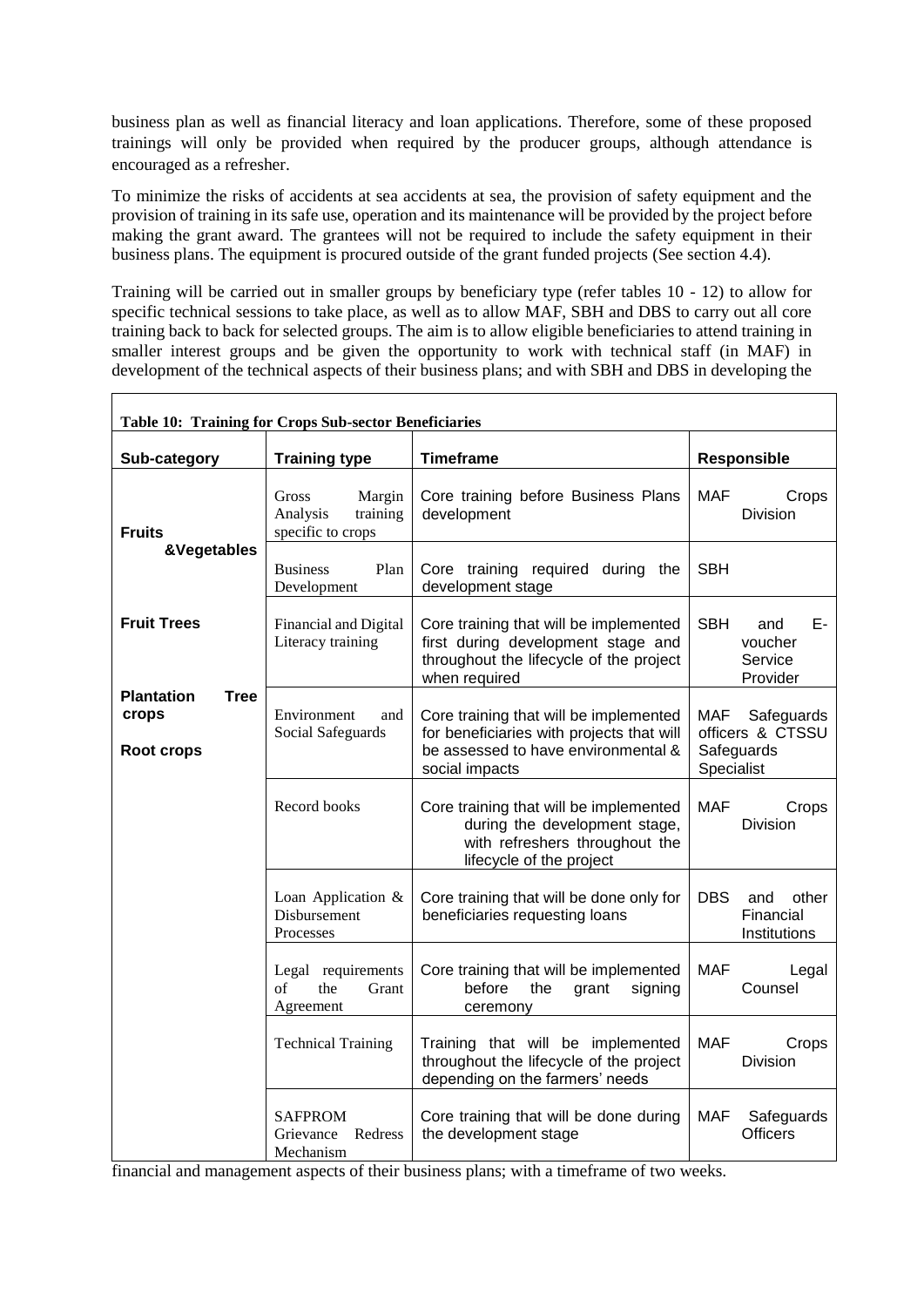| Table 11: Training for Livestock Sub-sector Beneficiaries |                                                           |                                                                                                                                                                                                 |                                                                               |
|-----------------------------------------------------------|-----------------------------------------------------------|-------------------------------------------------------------------------------------------------------------------------------------------------------------------------------------------------|-------------------------------------------------------------------------------|
| Sub-category                                              | <b>Training type</b>                                      | <b>Time of Training</b>                                                                                                                                                                         | Responsible                                                                   |
| <b>Cattle</b>                                             | Plan<br><b>Business</b><br>Development                    | Core<br>training<br>required<br>during<br>the<br>development stage                                                                                                                              | <b>SBH</b>                                                                    |
| <b>Sheep</b>                                              | Financial<br>Digital<br>and<br>Literacy training          | Core training that will be implemented first<br>development<br>during<br>stage<br>and<br>throughout the lifecycle of the project<br>when required                                               | SBH and<br>E-voucher<br>Service Provider                                      |
| <b>Piggery</b>                                            | Environment and Social<br>Safeguards                      | Core training that will be implemented for<br>beneficiaries with projects that will be<br>assessed to have environmental & social<br>impacts                                                    | <b>CTSSU</b><br>Safeguards<br>Specialist<br>and<br>MAF Safeguards<br>officers |
| <b>Poultry</b><br>Honey<br>production                     | Record books                                              | Core training that will be implemented<br>during the development stage, with<br>refreshers throughout the lifecycle<br>of the project                                                           | <b>MAF</b><br>Animal<br>Production<br>&<br><b>Health Division</b>             |
| <b>Dairy production</b>                                   | Loan<br>Application<br>&<br><b>Disbursement Processes</b> | Core training that will be done only for<br>beneficiaries requesting loans                                                                                                                      | DBS and other<br>Financial<br>Institutions                                    |
|                                                           | Legal requirements of the<br><b>Grant Agreement</b>       | Core training that will be implemented<br>before the grant signing ceremony                                                                                                                     | <b>MAF</b><br>Legal<br>Counsel                                                |
|                                                           | <b>Technical Training</b>                                 | that will be<br>Training<br>implemented<br>throughout the lifecycle of the project<br>depending on the beneficiaries' needs,<br>with emphasis on pasture development<br>and pig feed production | <b>MAF</b><br>Animal<br>Production<br>&<br><b>Health Division</b>             |
|                                                           | <b>SAFPROM</b><br>Grievance<br>Redress Mechanism          | Core training that will be done during the<br>development stage                                                                                                                                 | MAF Safeguards<br><b>Officers</b>                                             |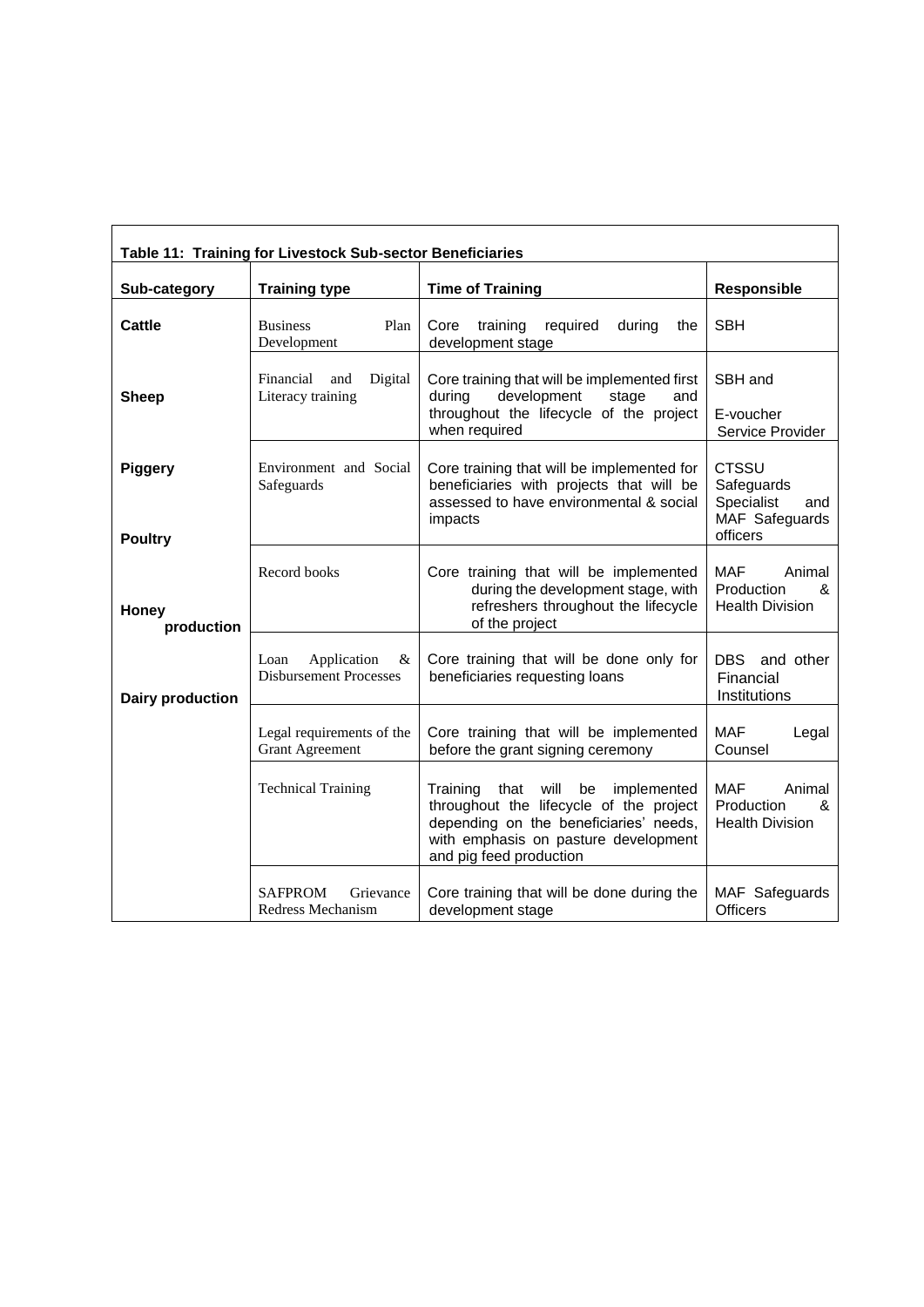| Table 12: Training for Fisheries Sub-sector Beneficiaries |                                                                                            |                                                                                                                                                           |                                                                               |  |
|-----------------------------------------------------------|--------------------------------------------------------------------------------------------|-----------------------------------------------------------------------------------------------------------------------------------------------------------|-------------------------------------------------------------------------------|--|
| Sub-category                                              | <b>Training type</b>                                                                       | <b>Time of Training</b>                                                                                                                                   | Responsible                                                                   |  |
| <b>Aquaculture</b>                                        | Plan<br><b>Business</b><br>Development                                                     | Core<br>training<br>required<br>during<br>the<br>development stage                                                                                        | <b>SBH</b>                                                                    |  |
| <b>Fisheries</b>                                          | Financial<br>Digital<br>and<br>Literacy training                                           | Core training that will be implemented first<br>during development stage and throughout<br>the lifecycle of the project when required                     | SBH and<br>E-voucher<br>Service Provider                                      |  |
|                                                           | Environment and Social<br>Safeguards                                                       | Core training that will be implemented for<br>beneficiaries with projects that will be<br>assessed to have environmental & social<br>impacts (refer annex | <b>CTSSU</b><br>Safeguards<br>Specialist<br>and<br>MAF Safeguards<br>officers |  |
|                                                           | Record books / Logs                                                                        | Core training that will be implemented<br>during the development stage, with<br>refreshers throughout the lifecycle of<br>the project                     | <b>MAF</b><br><b>Fisheries</b><br>Division                                    |  |
|                                                           | Application<br>Loan<br>and<br><b>Disbursement Process</b>                                  | Core training that will be done only for<br>beneficiaries requesting loans                                                                                | DBS and other<br>Financial<br>Institutions                                    |  |
|                                                           | Legal requirements of the<br><b>Grant Agreement</b>                                        | Core training that will be implemented<br>before the grant signing ceremony                                                                               | <b>MAF</b><br>Legal<br>Counsel                                                |  |
|                                                           | <b>Technical Training</b>                                                                  | Training<br>that<br>will<br>be<br>implemented<br>throughout the lifecycle of the project<br>depending on the beneficiaries' needs                         | <b>MAF</b><br><b>Fisheries</b><br>Division                                    |  |
|                                                           | <b>SAFPROM</b><br>Grievance<br>Redress Mechanism                                           | Core training that will be done during the<br>development stage                                                                                           | MAF Safeguards<br><b>Officers</b>                                             |  |
|                                                           | Safety at Sea - Use and<br>maintenance<br>of<br>safety<br>equipment grab bags <sup>8</sup> | Prior to award of grant                                                                                                                                   | <b>MAF</b><br><b>Fisheries</b><br>Division                                    |  |

-

<sup>&</sup>lt;sup>8</sup> Applicable to successful grant applicants seeking funds related to operating boats at sea and includes project financed safety grab bag equipment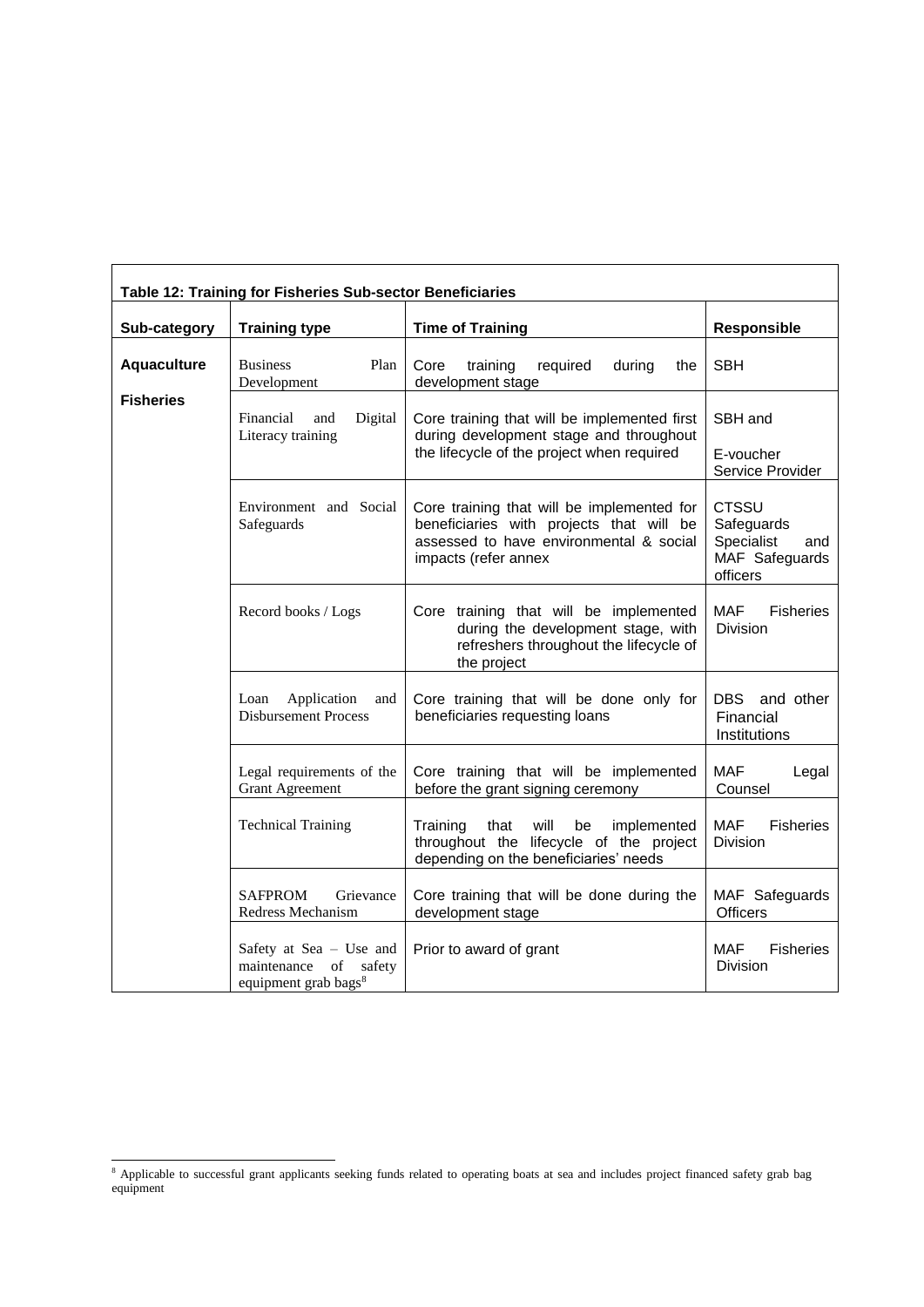#### **5.5. Window Two Implementation Process**

The MGP implementation process involves four stages with specific activities to be carried out;

**Stage 1: Project Identification,** 

**Stage 2: Project Development,** 

**Stage 3: Project Approval,** 

**Stage 4: Grant Disbursement & Project Monitoring**.

#### **5.5.1 Stage 1: Project Identification**



*1. Awareness Raising:* The MGP shall be publicized widely to ensure producer groups, MSMEs and villages with CBFMPs have fair and equal access. MAF shall organize a mass media campaign to inform rural communities about the MGP. The promotion will include orientation sessions across the country. A specific emphasis will be given to inform the fisher folk and tree crop communities since these sectors have not had experience or exposure to the previous MGP under SACEP. Women and youth groups will also be a priority for communication and dialogue to promote their active participation in the MGP. Through the mass media campaign, producer groups, MSMEs and villages with CBFMPs will be invited to register their interest in participating and accessing the MGP.

*2. Registration:* Interested producer groups, MSMEs and villages with CBFMPs will register using the MGP Registration Form (Annex 4). MAF will provide support in explaining and completing the registration forms during the awareness raising sessions.

*3. Eligibility Screening and Verification Visits:* The potential beneficiaries who will submit completed registration forms will be initially screened by MAF to sort these into the different sub-sector (crops, livestock, fisheries) and sub-categories (F&V, fruit trees, tree crops, root crops, cattle, poultry, sheep, fisheries and aquaculture). The MGPC will then review these against the eligible objectives of the project and against the SACEP blacklist<sup>9</sup> before carrying out verification visits to potential

<sup>-</sup><sup>9</sup> This is the list of noncompliant beneficiaries under SACEP MGP.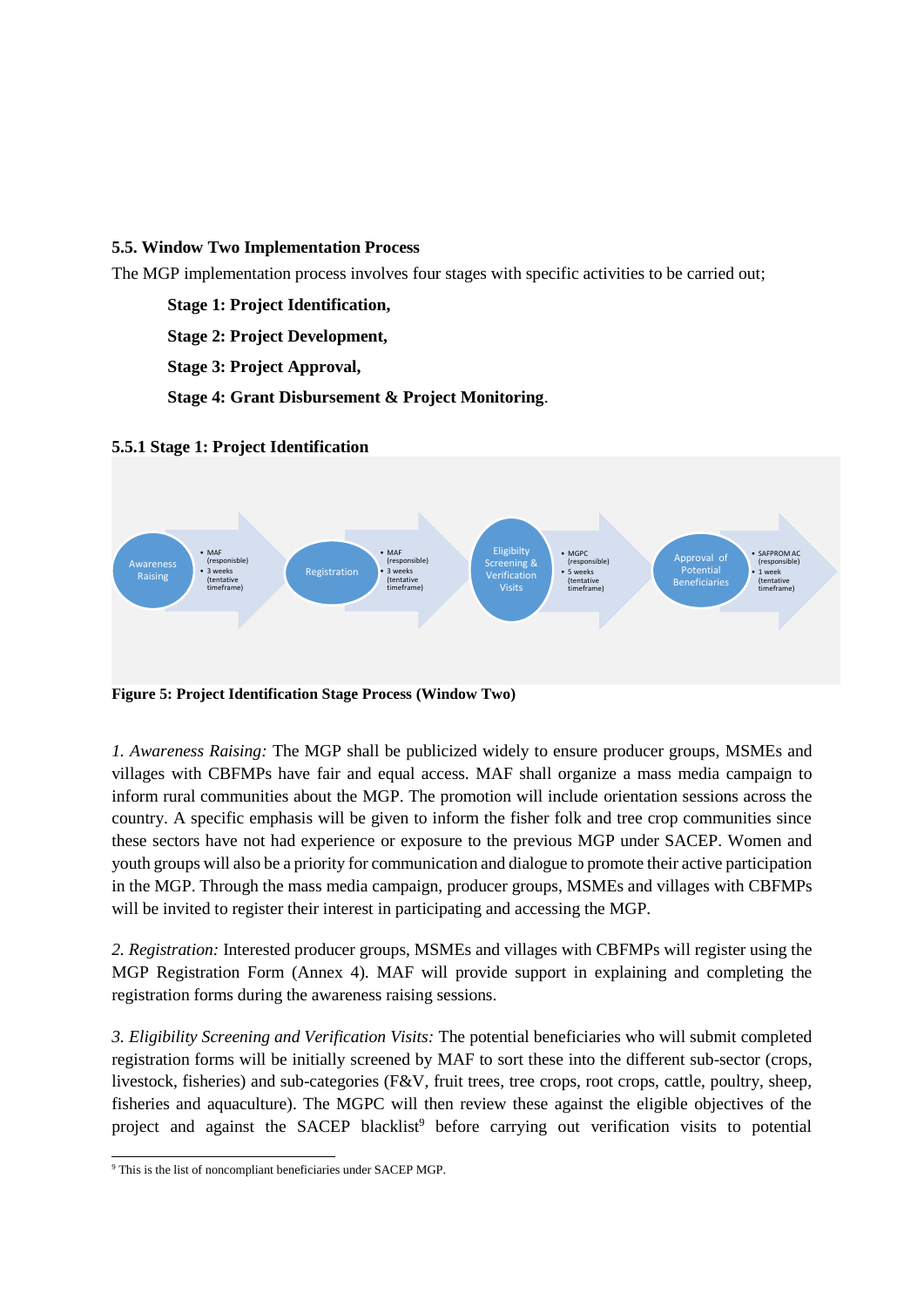beneficiaries. The screening process includes field visits to confirm the contents of the registration form and assess both the viability of the proposed investment idea in terms of economy of scale, and the technical capacity of the beneficiaries' natural resources (especially land and land quality) to implement the project. MAF shall provide technical advice to the potential beneficiaries to improve the investment project ideas that should help achieve their goals and are in line with the overall MGP objectives. Special care must be taken to ensure that only serious potential beneficiaries with feasible project concepts are advanced to the project development stage. To do this, the wealth of experience and extensive knowledge in MAF, SBH and DBS who are working in Samoa's agriculture sector will be used.

It will also asses the possibility that the potential beneficiaries may require a loan. The potential beneficiaries requiring loans will be verified by the DBS and SBH based on their eligibility criteria.

*4. Approval of Potential Beneficiaries:* The list of eligible potential beneficiaries will be summarized by MAF and presented to the MGPC for final review. The MGPC recommendations on selected eligible beneficiaries that will be advanced to project development stage will then be submitted to the SAFPROM Advisory Committee for approval. Approved eligible beneficiaries will be notified in writing about advancement to stage 2 of the process (project development), inclusive of the compulsory investment training program requirements. Unsuccessful applicants will also be informed about the reasons for decline, in writing.



**5.5.2. Stage 2: Project Development** 

**Figure 6: Project Development Process (Window Two)**

*1. Investment Training Program:* MAF in collaboration with SBH and DBS will organize an Investment Training Program (a set of core training required) for potential eligible beneficiaries. The training program will be conducted in smaller number of 3 groups (maximum of 5 groups) participants per training session. In this respect, training will be done in subcategory groups so technical issues can be discussed and addressed comprehensively with technical divisions of MAF. Spread over two weeks per group, the training program will include half day classroom sessions and plantation/farm visits for practical demonstration of best practices and new methodologies/technologies. The training will be conducted in Samoan and English, whichever is appropriate. Refresher workshops will be done throughout the MGP life cycle, depending on the areas demanded by window two beneficiaries, and gaps noted by the MGPC and MAF technical divisions during their monitoring visits. After each training, an evaluation form will be provided to gauge the relevancy and usefulness to trained beneficiaries.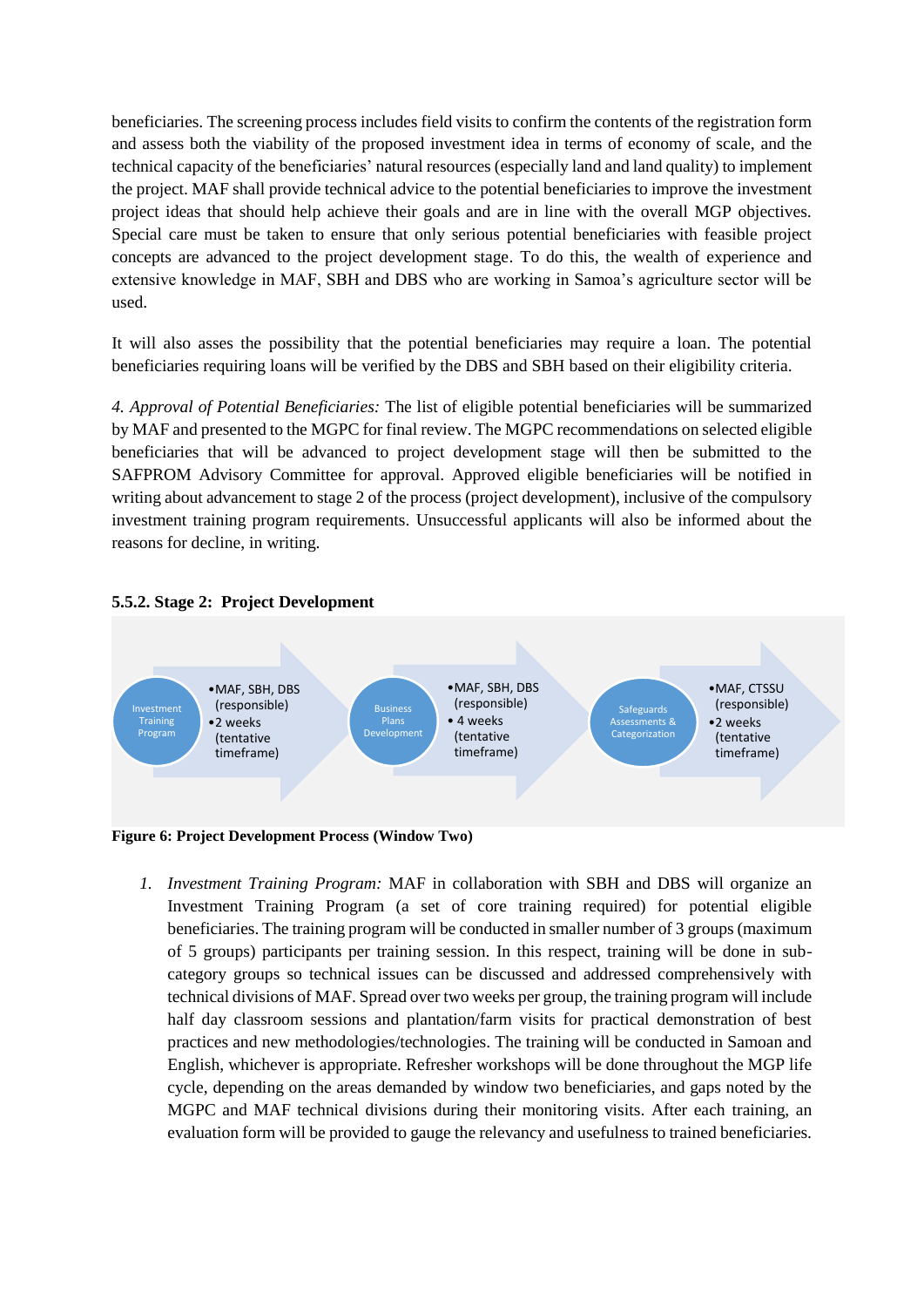*2. Business Plans Development:* Simultaneously, eligible beneficiaries will be assisted with development of their respective business plans (template in Annex 5) during the compulsory training program so that all aspects can be addressed while MAF, SBH and DBS staff are available. Those requiring loans will also be facilitated in terms of credit access to DBS and loan guarantee access from SBH, following relevant training as outlined in the tables above. Business plans should be substantially completed after two weeks of training; and must be submitted to MAF within two weeks after the training program to allow potential beneficiaries to do a final review before submission.

*3. Safeguards Assessment & Categorization:* During the development of business plans, potential social and environmental safeguards issues and risks will be identified, and support will be provided to eligible beneficiaries with proposed mitigation measures to be included in the Business Plan. Based on the observations from the verification visits, and the completed business plans submitted, MAF will categorize the projects according to the safeguard risks. To ensure compliance with the World Banks Environmental and Social Safeguards Framework, MAF will work with the Safeguards Specialist in CTSSU.



### **5.5.3. Stage 3: Project Approval**

-

**Figure 7: Project Approval Process (Window Two)**

*1. Business Plans Assessment*: Upon receipt of completed business plans from eligible trained beneficiaries, the MGPC will review these against MGP objectives and make recommendations to the SAFPROM Advisory Committee for approval. For those requiring loans, the MAF will support them through this process but it will be the responsibility of the beneficiary to actively seek this support from available financial institutions if they require a loan.

*2. Business Plans Approval:* The SAFPROM Advisory Committee will convene to review and approve all completed and complied business plans from eligible trained beneficiaries; based on the recommendations of the MGPC. Additional meetings can be arranged to approve completed business plans awaiting loan approvals if required<sup>10</sup>.

*3. Grant Agreements signing:* Following approval of the SAFPROM Advisory Committee, and depending on the grant amount approved, MAF will liaise with either the Office of the CEO for MAF or the Minster for MAF about the signing of the grant agreements. Eligible beneficiaries with approved business plans will be informed by MAF. Before the grant agreement signing ceremony, MAF (legal counsel) will conduct a session on the legal requirements of the grant agreement with the eligible

 $10$  For the first round of the MGP Windows 2, a total of 5 completed business plans from the respective subcategories (i.e. Fisheries, Crops and Livestock) will be submitted to the WB for their No Objection before the first disbursements are made to the beneficiaries.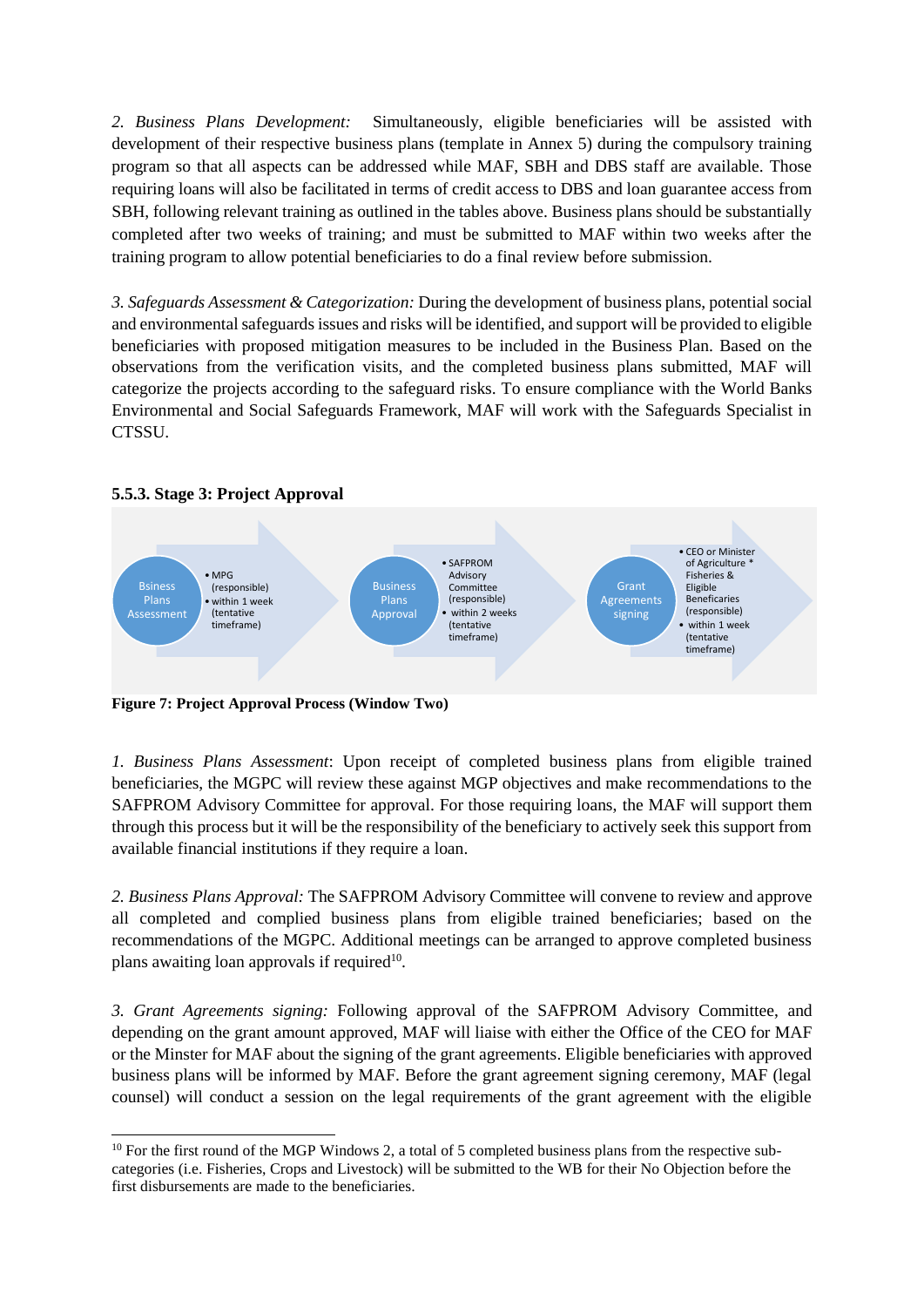beneficiaries. MAF will maintain one set of original grant agreements in the project files while the respective beneficiaries will maintain their original grant agreements. Copies will be provided to SBH for their records if required. The template for the grant agreement is provided in Annex 6.



# **5.5.4. Stage 4: Grant Disbursement and Project Monitoring**

**Figure 8: Grant Disbursement & Project Monitoring Process (Window Two)**

*1. Grant Disbursement Scheduling:* All MGP grants will be disbursed in tranches of up to three. The number of grant disbursement tranches and the milestones that need to be met in order to receive subsequent tranches will be specified in the Grant Agreement and will vary depending on the nature of the project activities. For window two, grants will be disbursed via the e-voucher system using accredited participating suppliers. Where the purchases cannot be made in this way (e.g. direct purchases such as for cattle or seedlings from MAF), they should be covered by the beneficiaries' own resources and borrowed funds (e.g. loan from DBS will be paid directly into the suppliers account). On an exceptional basis, the Government's Finance One System will be used. Exceptions are further clarified in section 6.

*2. Monitoring Field Visits:* There will be a mandatory monitoring field visit to trigger the second grant disbursement for all projects. Upon completion of the first disbursement, the MGPC shall undertake an on-site monitoring visit to verify progress against milestones, and help the beneficiaries complete the progress report to trigger release of the second tranche. This process will be repeated for the third tranche disbursement. In the event that only one disbursement may be required (depending on the nature of the project (e.g. procurement of a heavy-duty tractor)), verification will be done on the beneficiary's contribution prior to the release of the matching grant. MAF will be responsible for organizing the monitoring field visits in consultation with the MGPC and eligible beneficiaries.

*3. Implementation Technical Support:* MAF will make regular contact (fortnightly) with / visits (at least monthly) to beneficiaries to provide technical support during implementation of projects and identify potential issues. These visits will ensure grants are being used in accordance with the approved business plans, so returns from their investments are maximized. The information and observations from all the visits and the technical support provided will be recorded and shared through the Management Information System (MIS).

*4. Project Completion Reporting:* After the final disbursement and visit to confirm full implementation of the investment projects, MAF will work with the eligible beneficiaries to prepare project completion reports for submission to the MGPC. Template for the project progress/completion reports is provided in Annex 7.